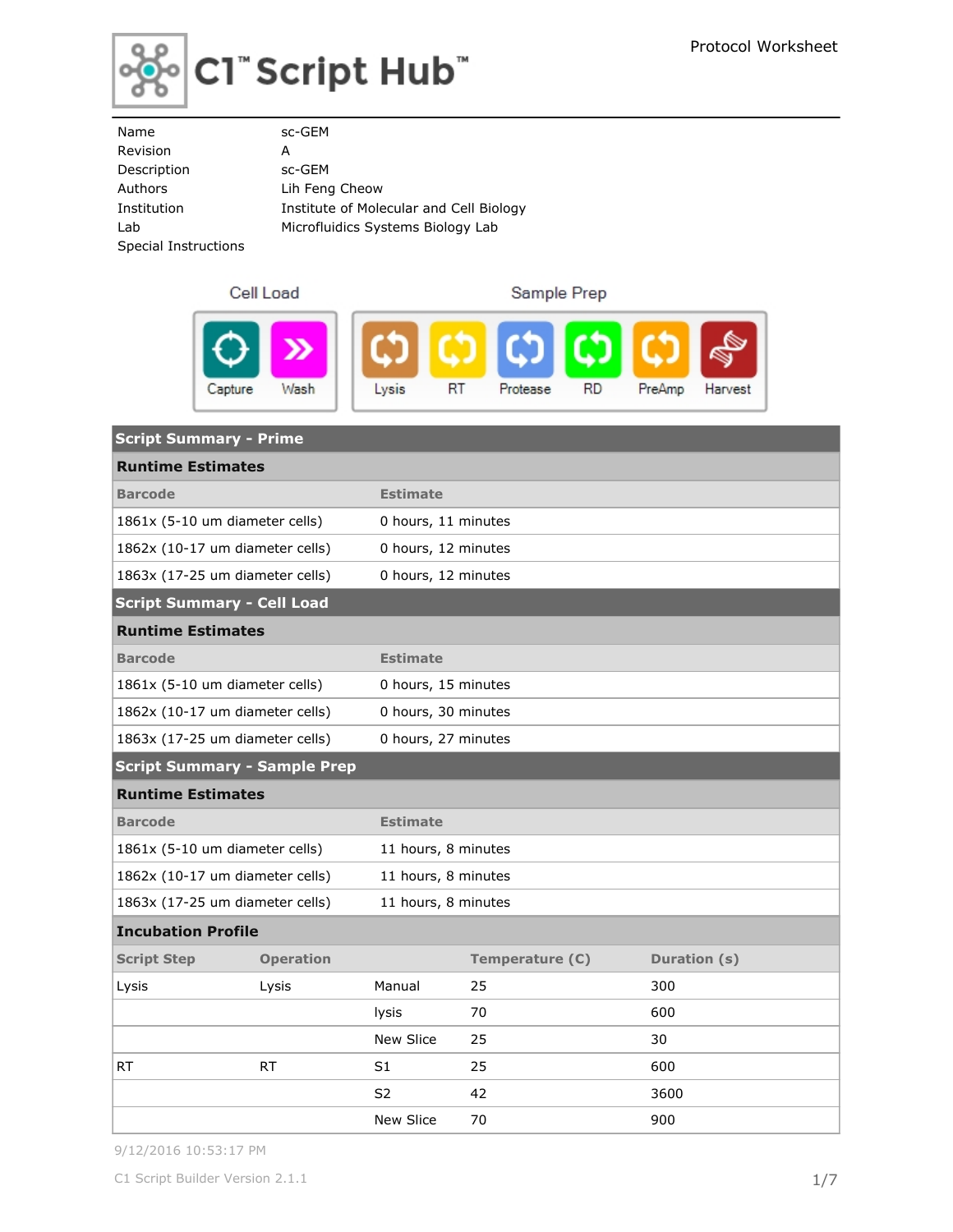



|           |                           | <b>New Slice</b> | 25 | 30   |
|-----------|---------------------------|------------------|----|------|
| Protease  | Protease                  | Protease         | 25 | 10   |
|           |                           | <b>New Slice</b> | 50 | 5400 |
|           |                           | <b>New Slice</b> | 70 | 1800 |
|           |                           | New Slice        | 25 | 30   |
| <b>RD</b> | <b>RD</b>                 | S <sub>1</sub>   | 25 | 10   |
|           |                           | <b>New Slice</b> | 37 | 7200 |
|           |                           | New Slice        | 80 | 1200 |
|           |                           | <b>New Slice</b> | 25 | 30   |
| PreAmp    | Pre-Amp                   | Manual           | 95 | 600  |
| PreAmp    | PCR Cycle (3<br>Step) x22 | Denaturation     | 95 | 15   |
|           |                           | Annealling       | 60 | 240  |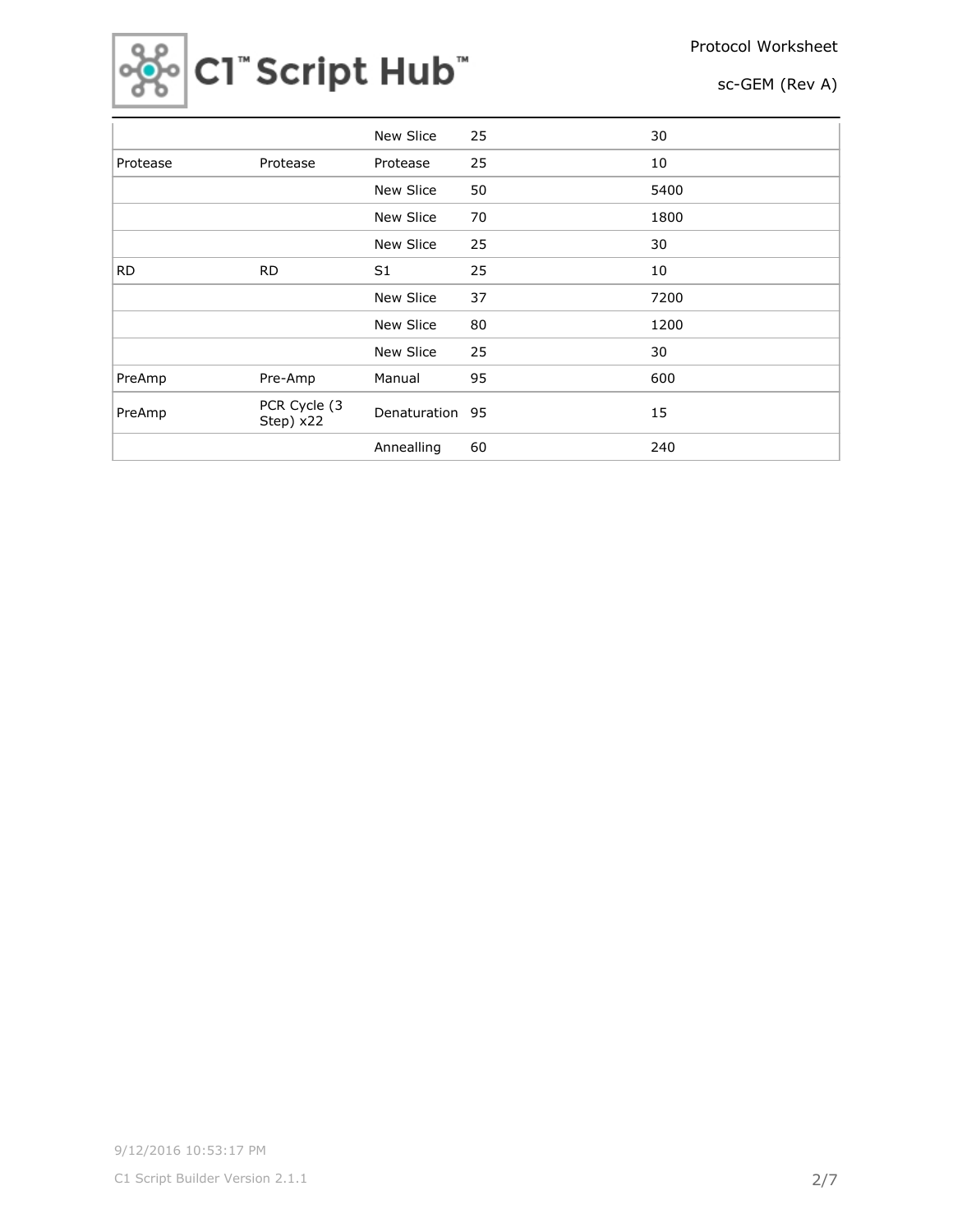

## **Script Reagent Details - Prime**



| <b>Reagent Loading</b>                    |             |                    |                   |                      |
|-------------------------------------------|-------------|--------------------|-------------------|----------------------|
| <b>Name</b>                               | Volume (µl) | <b>IFC Inlet</b>   | <b>Notes</b>      |                      |
| Harvest Reagent                           | $200$ µl    | A1                 |                   |                      |
| Harvest Reagent                           | $200$ µl    | A <sub>2</sub>     |                   |                      |
| <b>Blocking Reagent</b><br>$\blacksquare$ | $2$ 15 µ    | C1                 |                   |                      |
| <b>Blocking Reagent</b>                   | $15$ $\mu$  | C <sub>2</sub>     |                   |                      |
| Harvest Reagent                           | $20 \mu$    | <b>P1</b>          |                   |                      |
| Harvest Reagent                           | $20 \mu$    | P <sub>2</sub>     |                   |                      |
| <b>Reagent Mix Recipe - Prime</b>         |             |                    |                   |                      |
| <b>Blocking Reagent</b>                   |             |                    |                   |                      |
| <b>Reagent (Stock Concentration)</b>      |             | Mix Prep $(\mu I)$ | <b>Prep Conc.</b> | <b>Chamber Conc.</b> |
| Not Defined                               |             |                    |                   |                      |
| <b>Harvest Reagent</b>                    |             |                    |                   |                      |
| <b>Reagent (Stock Concentration)</b>      |             | Mix Prep $(\mu I)$ | <b>Prep Conc.</b> | <b>Chamber Conc.</b> |
| Not Defined                               |             |                    |                   |                      |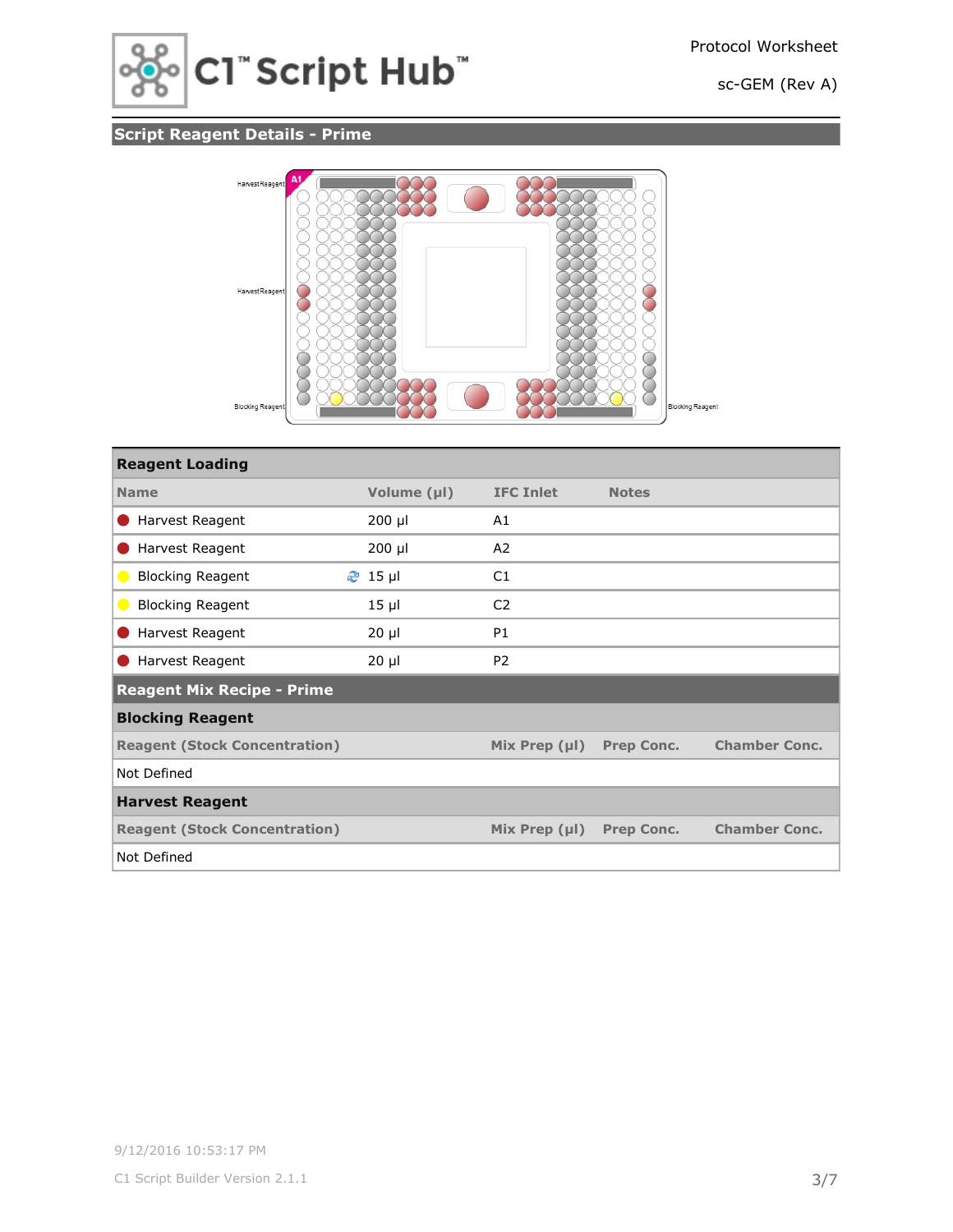

# **Script Reagent Details - Cell Load**



| <b>Inlet Reuse</b>                    |                  |             |                     |                                          |                   |                                                              |
|---------------------------------------|------------------|-------------|---------------------|------------------------------------------|-------------------|--------------------------------------------------------------|
| <b>Name</b>                           | <b>IFC Inlet</b> |             | <b>Instructions</b> |                                          |                   |                                                              |
| Cell Mix                              | C1               |             |                     | Aspirate inlet prior to loading reagents |                   |                                                              |
| Flowthrough Outlet                    | C <sub>2</sub>   |             |                     |                                          |                   | Aspirate inlet prior to loading reagents (1862x, 1863x only) |
| <b>Reagent Loading</b>                |                  |             |                     |                                          |                   |                                                              |
| <b>Name</b>                           |                  | Volume (µl) |                     | <b>IFC Inlet</b>                         | <b>Notes</b>      |                                                              |
| Preloading Reagent                    |                  | ₹ 20        |                     | 2                                        |                   |                                                              |
| Cell Wash Buffer                      |                  | 7           |                     | 5                                        |                   |                                                              |
| Cell Mix                              | ළ 5              |             |                     | C1                                       |                   |                                                              |
| <b>Reagent Mix Recipe - Cell Load</b> |                  |             |                     |                                          |                   |                                                              |
| <b>Preloading Reagent</b>             |                  |             |                     |                                          |                   |                                                              |
| <b>Reagent (Stock Concentration)</b>  |                  |             |                     | Mix Prep $(\mu I)$                       | <b>Prep Conc.</b> | <b>Chamber Conc.</b>                                         |
| Not Defined                           |                  |             |                     |                                          |                   |                                                              |
| <b>Cell Mix</b>                       |                  |             |                     |                                          |                   |                                                              |
| <b>Reagent (Stock Concentration)</b>  |                  |             |                     | Mix Prep $(\mu I)$                       | <b>Prep Conc.</b> | <b>Chamber Conc.</b>                                         |
| Cells 66-330 / µL                     |                  |             |                     |                                          |                   |                                                              |
| <b>Cell Wash Buffer</b>               |                  |             |                     |                                          |                   |                                                              |
| <b>Reagent (Stock Concentration)</b>  |                  |             |                     | Mix Prep $(\mu I)$                       | <b>Prep Conc.</b> | <b>Chamber Conc.</b>                                         |
| Cell Wash BUF (1X)                    |                  |             |                     |                                          |                   |                                                              |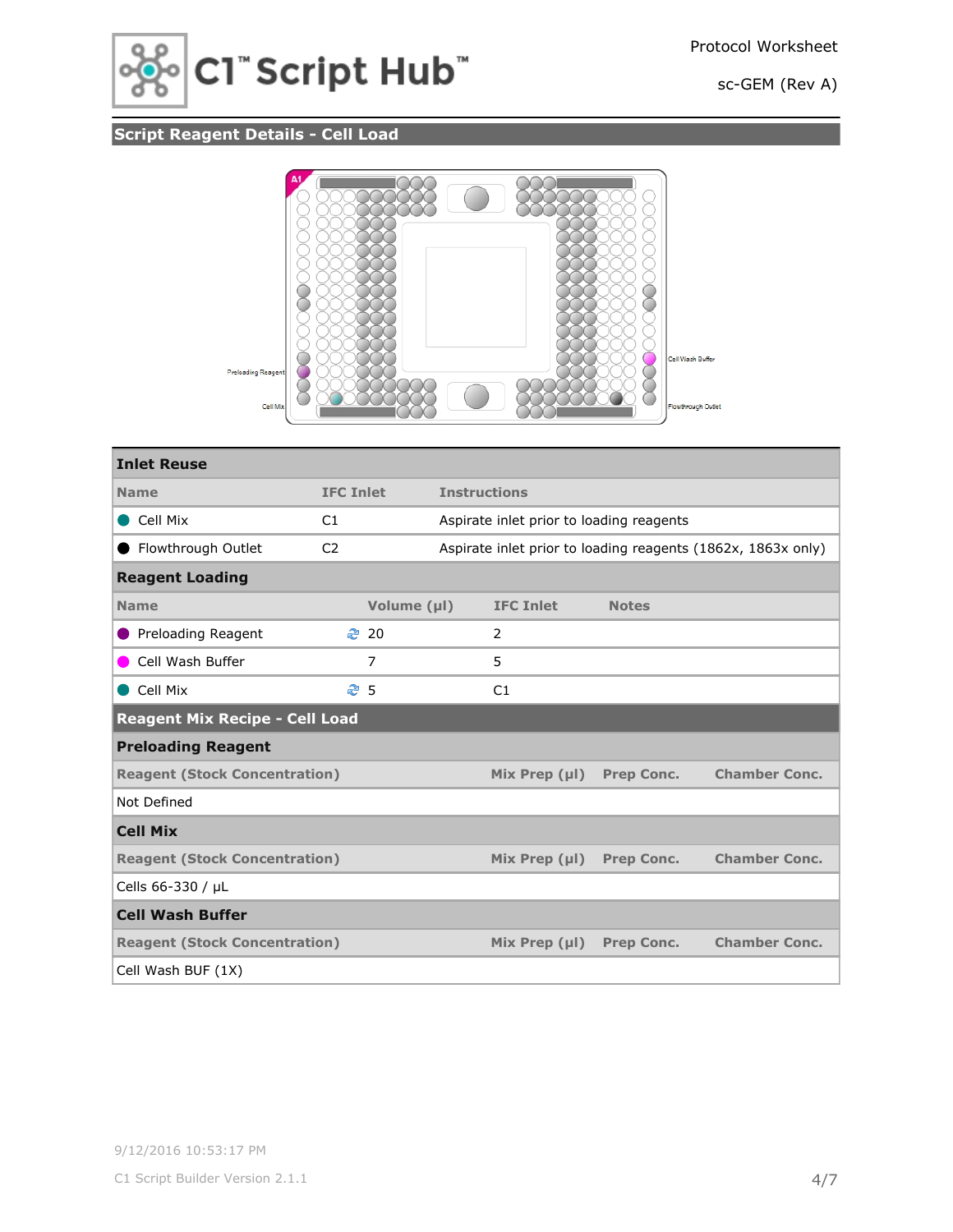

## **Script Reagent Details - Sample Prep**



| <b>Inlet Reuse</b>                      |                  |                |                                          |                   |                                                              |  |  |
|-----------------------------------------|------------------|----------------|------------------------------------------|-------------------|--------------------------------------------------------------|--|--|
| <b>Name</b>                             | <b>IFC Inlet</b> |                | <b>Instructions</b>                      |                   |                                                              |  |  |
| ● Preloading Reagent                    | 2                |                | Aspirate inlet prior to loading reagents |                   |                                                              |  |  |
| ● Flowthrough Outlet                    | C <sub>2</sub>   |                |                                          |                   | Aspirate inlet prior to loading reagents (1862x, 1863x only) |  |  |
| <b>Reagent Loading</b>                  |                  |                |                                          |                   |                                                              |  |  |
| <b>Name</b>                             |                  | Volume (µl)    | <b>IFC Inlet</b>                         | <b>Notes</b>      |                                                              |  |  |
| ● Preloading Reagent                    | ₹ 20             |                | $\overline{2}$                           |                   |                                                              |  |  |
| Lysis Final Mix                         |                  | 7              | 3                                        |                   |                                                              |  |  |
| $\bullet$ RT                            |                  | $\overline{7}$ | 4                                        |                   |                                                              |  |  |
| Protease                                |                  | $\overline{7}$ | 6                                        |                   |                                                              |  |  |
| $\bullet$ RD                            |                  | 24             | $\overline{7}$                           |                   |                                                              |  |  |
| Pre Amp<br>$\bullet$                    |                  | 24<br>8        |                                          |                   |                                                              |  |  |
| Harvest Reagent                         |                  | 180 µl each    | Harvest Inlets                           |                   |                                                              |  |  |
| <b>Reagent Mix Recipe - Sample Prep</b> |                  |                |                                          |                   |                                                              |  |  |
| <b>Preloading Reagent</b>               |                  |                |                                          |                   |                                                              |  |  |
| <b>Reagent (Stock Concentration)</b>    |                  |                | Mix Prep $(\mu I)$                       | <b>Prep Conc.</b> | <b>Chamber Conc.</b>                                         |  |  |
| Not Defined                             |                  |                |                                          |                   |                                                              |  |  |
| <b>Lysis Final Mix</b>                  |                  |                |                                          |                   |                                                              |  |  |
| <b>Reagent (Stock Concentration)</b>    |                  |                | Mix Prep $(\mu I)$                       | <b>Prep Conc.</b> | <b>Chamber Conc.</b>                                         |  |  |
| Single-Cell Lysis Solution (2)          |                  |                | 12.75                                    | 1.4167            | 0.9449                                                       |  |  |
| C1 Lysis Plus RGT                       |                  |                | 4.35                                     |                   |                                                              |  |  |
| PCR Water                               |                  |                | 0.9                                      |                   |                                                              |  |  |
|                                         |                  |                | 18 Total Prep Volume                     |                   |                                                              |  |  |

#### **RT**

9/12/2016 10:53:17 PM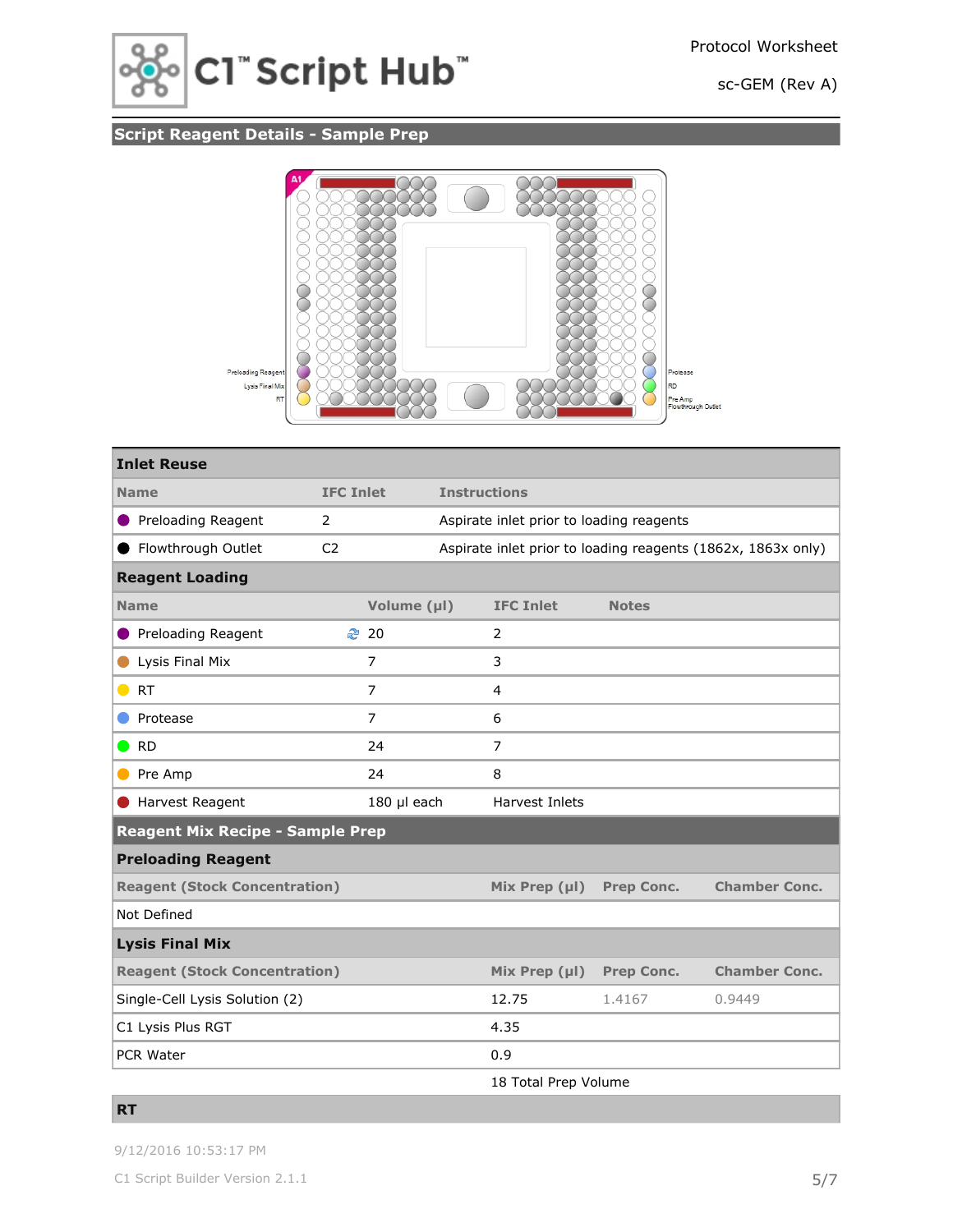

| <b>Reagent (Stock Concentration)</b>                                                                                                                                                        | Mix Prep $(\mu I)$   | <b>Prep Conc.</b> | <b>Chamber Conc.</b> |  |  |
|---------------------------------------------------------------------------------------------------------------------------------------------------------------------------------------------|----------------------|-------------------|----------------------|--|--|
| Stop solution (15)                                                                                                                                                                          | 2.91                 | 2.425             | 0.97                 |  |  |
| Single-Cell VILO RT Mix (5)                                                                                                                                                                 | 8.76                 | 2.4333            | 0.9733               |  |  |
| C1 Loading RGT (20X)                                                                                                                                                                        | 0.9                  | $\mathbf{1}$      | 0.4                  |  |  |
| Single-Cell PreAmp Mix (5)                                                                                                                                                                  | 5.43                 | 1.5083            | 0.6033               |  |  |
|                                                                                                                                                                                             | 18 Total Prep Volume |                   |                      |  |  |
| <b>Protease</b>                                                                                                                                                                             |                      |                   |                      |  |  |
| <b>Reagent (Stock Concentration)</b>                                                                                                                                                        | Mix Prep $(\mu I)$   | <b>Prep Conc.</b> | <b>Chamber Conc.</b> |  |  |
| C1 Loading RGT (20X)                                                                                                                                                                        | $\overline{2}$       | $\mathbf 1$       | 0.286                |  |  |
| <b>PCR Water</b>                                                                                                                                                                            | 18                   |                   |                      |  |  |
| QIAGEN Protease (5 mg/ml)                                                                                                                                                                   | 20                   | 2.5               | 0.715                |  |  |
|                                                                                                                                                                                             | 40 Total Prep Volume |                   |                      |  |  |
| <b>Harvest Reagent</b>                                                                                                                                                                      |                      |                   |                      |  |  |
| <b>Reagent (Stock Concentration)</b>                                                                                                                                                        | Mix Prep $(\mu I)$   | Prep Conc.        | <b>Chamber Conc.</b> |  |  |
| C1 Harvest RGT (1X)                                                                                                                                                                         |                      |                   |                      |  |  |
| <b>RD</b>                                                                                                                                                                                   |                      |                   |                      |  |  |
| <b>Reagent (Stock Concentration)</b>                                                                                                                                                        | Mix Prep $(\mu I)$   | <b>Prep Conc.</b> | <b>Chamber Conc.</b> |  |  |
| NEB Cutsmart Buffer (10X)                                                                                                                                                                   | 4                    | 1.1111            | 0.9011               |  |  |
| PCR Water                                                                                                                                                                                   | 28                   |                   |                      |  |  |
| HpaII (50 Units/ul)                                                                                                                                                                         | 4                    | 5.5556            | 4.5056               |  |  |
|                                                                                                                                                                                             | 36 Total Prep Volume |                   |                      |  |  |
| <b>Pre Amp</b>                                                                                                                                                                              |                      |                   |                      |  |  |
| Special Instructions:<br>--------------------                                                                                                                                               |                      |                   |                      |  |  |
| To create the preamplification primer mix, all preamplification primers to be used should be combined and<br>diluted in nuclease free water to a final concentration of 250 nM each primer. |                      |                   |                      |  |  |

| <b>Reagent (Stock Concentration)</b>                         | Mix Prep $(\mu I)$ | <b>Prep Conc.</b> | <b>Chamber Conc.</b> |
|--------------------------------------------------------------|--------------------|-------------------|----------------------|
| C1 PreAmp Dilution RGT                                       | 16                 |                   |                      |
| Single-Cell PreAmp Mix (5)                                   |                    |                   | 0.448                |
| Preamplification Primer mix (250 nM each primer) (250<br>nM) |                    | 100               | 44.8                 |

40 Total Prep Volume